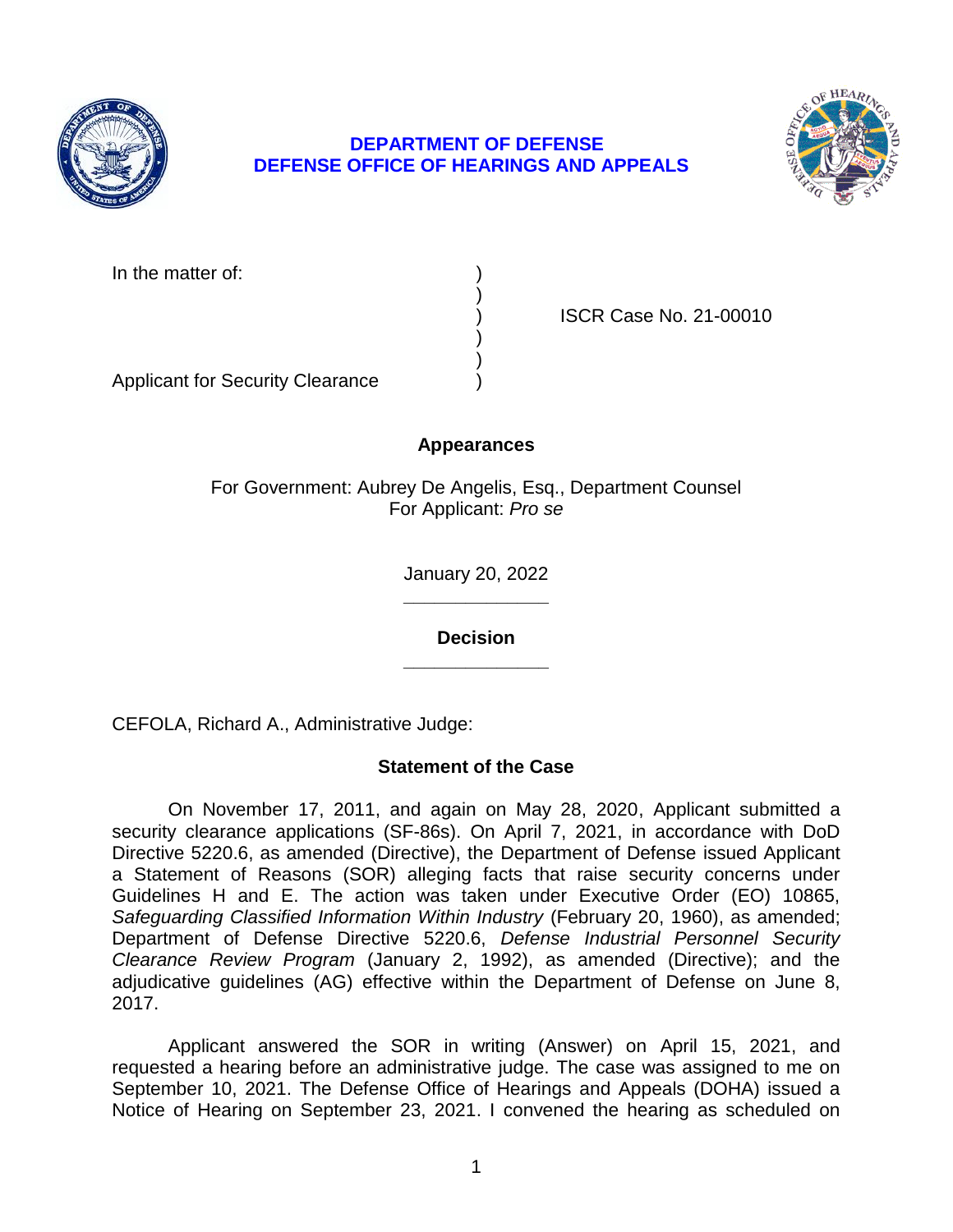November 30, 2021. The Government offered Government Exhibits 1 through 3, which were admitted into evidence without objection. Applicant testified on his own behalf and offered Applicant Exhibits (AppXs) A through D, which were admitted into evidence without objection. DOHA received the transcript of the hearing (TR) on December 7, 2021. The record closed on November 30, 2021.

### **Findings of Fact**

 Applicant admitted to all the allegations in SOR. After a thorough and careful review of the pleadings, exhibits, and testimony, I make the following findings of fact.

 Applicant is a 62-year-old employee of a defense contractor. He has been employed with the defense contractor since 1989. He has held a security clearance since about 1985. He is married, and has two children. (TR at page 12 line 1 to page 13 line 16.)

#### **Guideline H - Drug Involvement and Substance Misuse**

2.a. Applicant used marijuana, about once or twice a month, from about January of 2007 until December of 2009, while granted access to classified information. (TR at page 13 line 20 to page 14 line 25.)

 2.b. Applicant used cocaine, on two occasions, during the period from about January of 2007 until December of 2009, while granted access to classified information. (TR at page 15 lines 1~14.)

#### **Guideline E - Personal Conduct**

1.b. Applicant falsified his November 2011 SF-86, in answer to Section 23, by failing to disclose his drug involvement, noted above. (TR at page 22 line 24 to page 24 line 12, and GX 1 at page 22.) I find this falsification to be willful.

1.a. Applicant falsified his May 2020 SF-86, in answer to Section 23, by failing to disclose his cocaine involvement, noted above. (TR at page 22 line 24 to page 23 line 19, at page 24 line 17 to page 25 line 14, and GX 1 at page 22.) I find this falsification to be willful.

#### **Policies**

 When evaluating an applicant's suitability for national security eligibility, the administrative judge must consider the adjudicative guidelines. In addition to brief potentially disqualifying conditions and mitigating conditions, which are to be used in introductory explanations for each guideline, the adjudicative guidelines (AG) list evaluating an applicant's national security eligibility.

 These guidelines are not inflexible rules of law. Instead, recognizing the complexities of human behavior, these guidelines are applied in conjunction with the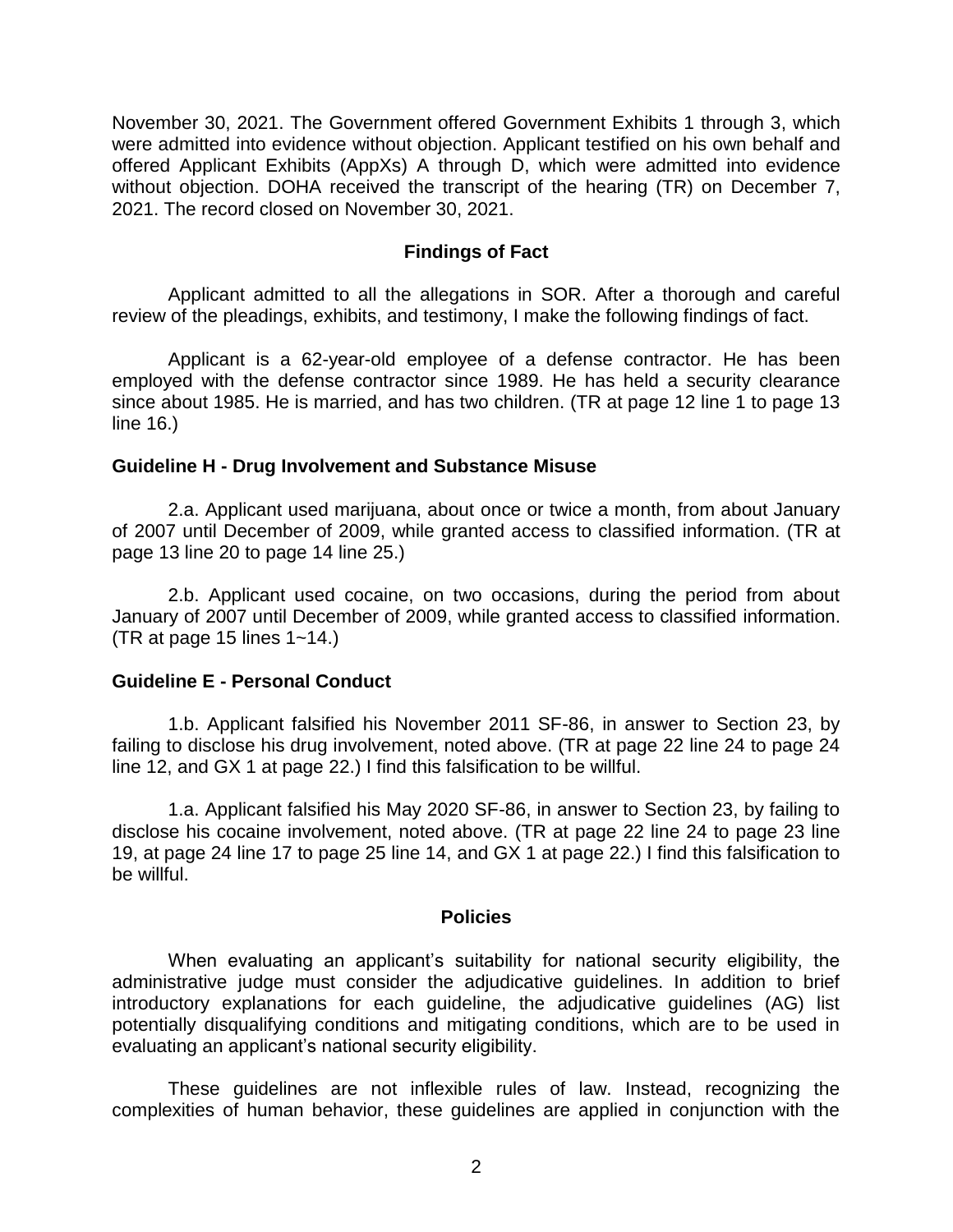factors listed in AG ¶ 2 describing the adjudicative process. The administrative judge's overarching adjudicative goal is a fair, impartial, and commonsense decision. The entire process is a conscientious scrutiny of applicable guidelines in the context of a number of variables known as the whole-person concept. The administrative judge must consider all available, reliable information about the person, past and present, favorable and unfavorable, in making a decision.

The protection of the national security is the paramount consideration. AG  $\P$  2(b) eligibility will be resolved in favor of the national security." In reaching this decision, I have drawn only those conclusions that are reasonable, logical, and based on the evidence contained in the record. I have not drawn inferences based on mere requires that "[a]ny doubt concerning personnel being considered for national security speculation or conjecture.

 Directive ¶ E3.1.14, requires the Government to present evidence to establish controverted facts alleged in the SOR. Under Directive ¶ E3.1.15, an "applicant is responsible for presenting witnesses and other evidence to rebut, explain, extenuate, or mitigate facts admitted by the applicant or proven by Department Counsel, and has the ultimate burden of persuasion as to obtaining a favorable clearance decision."

 A person applying for national security eligibility seeks to enter into a fiduciary relationship with the Government predicated upon trust and confidence. This relationship transcends normal duty hours and endures throughout off-duty hours. The Government reposes a high degree of trust and confidence in individuals to whom it grants national security eligibility. Decisions include, by necessity, consideration of the possible risk the applicant may deliberately or inadvertently fail to protect or safeguard classified information. Such decisions entail a certain degree of legally permissible extrapolation as to potential, rather than actual, risk of compromise of classified or sensitive information. Finally, as emphasized in Section 7 of Executive Order 10865, "[a]ny determination under this order adverse to an applicant shall be a determination in terms of the national interest and shall in no sense be a determination as to the loyalty of the applicant concerned." *See also* Executive Order 12968, Section 3.1(b) (listing multiple prerequisites for access to classified or sensitive information.)

### **Analysis**

### **Guideline H - Drug Involvement and Substance Misuse**

 The security concern relating to the guideline for Drug Involvement and Substance Misuse is set forth at AG ¶ 24:

 The illegal use of controlled substances, to include the misuse of prescription and non-prescription drugs, and the use of other substances that cause physical or mental impairment or are used in a manner inconsistent with their intended purpose can raise questions about an individual's reliability and trustworthiness, both because such behavior may lead to physical or psychological impairment and because it raises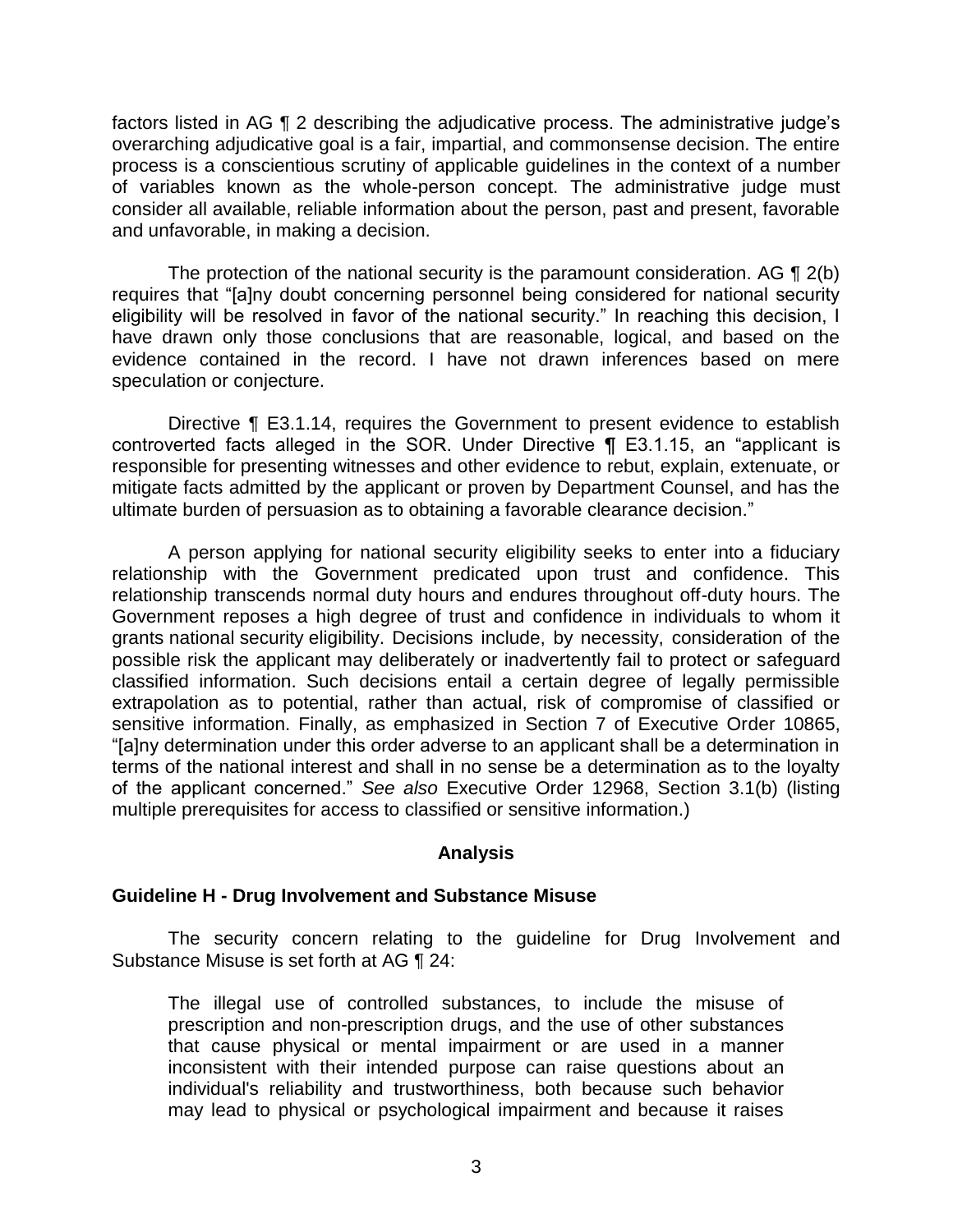questions about a person's ability or willingness to comply with laws, rules,  and regulations. *Controlled substance* means any "controlled substance" as defined in 21 U.S.C. 802. *Substance misuse* is the generic term adopted in this guideline to describe any of the behaviors listed above.

 The guideline at AG ¶ 25 contains seven conditions that could raise a security concern and may be disqualifying. Three conditions are established:

(a) any substance misuse (see above definition);

(c) illegal possession of a controlled substance, including cultivation, processing, manufacture, purchase, sale, or distribution; or possession of drug paraphernalia; and

 (f) any illegal drug use while granted access to classified information or holding a sensitive position.

 Appellant used marijuana and cocaine. He had a security clearance for his job at that time. Therefore, AG ¶ 25 (a), (c), and (f) are established.

 The guideline at AG ¶ 26 contains four conditions that could mitigate security concerns. Two conditions may be applicable:

(a) the behavior happened so long ago, was so infrequent, or happened under such circumstances that it is unlikely to recur or does not cast doubt on the individual's current reliability, trustworthiness, or good judgment; and

(b) the individual acknowledges his or her drug involvement and substance misuse, provides evidence of actions taken to overcome this problem, and has established a pattern of abstinence, including, but not limited to:

(1) disassociation from drug-using associates and contacts;

(2) changing or avoiding the environment where drugs were used; and

 (3) providing a signed statement of intent to abstain from all drug involvement and substance misuse, acknowledging that any future involvement or misuse is grounds for revocation of national security eligibility.

 Applicant's drug involvement was more than a decade ago. He has submitted a signed statement of intent to abstain from all drug involvement and substance misuse. (AppX B.) The Drug Involvement and Substance Misuse guideline is found for Applicant.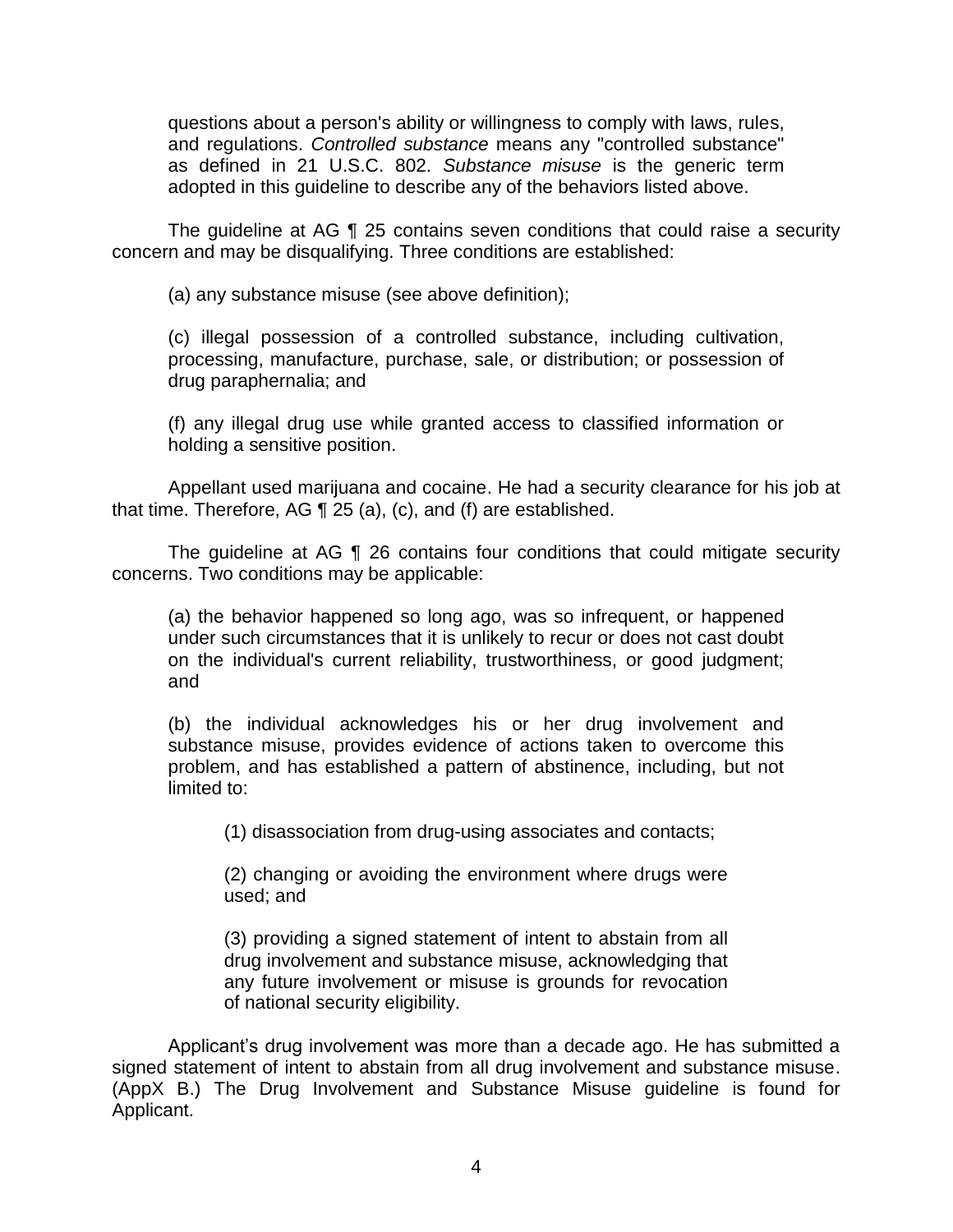### **Guideline E - Personal Conduct**

 The security concern relating to the guideline for Personal Conduct is set out in AG ¶ 15:

Conduct involving questionable judgment, lack of candor, dishonesty, or unwillingness to comply with rules and regulations can raise questions about an individual's reliability, trustworthiness, and ability to protect classified or sensitive information. Of special interest is any failure to cooperate or provide truthful and candid answers during national security investigative or adjudicative processes. The following will normally result in an unfavorable national security eligibility determination, security clearance action, or cancellation of further processing for national security eligibility:

(a) refusal, or failure without reasonable cause, to undergo or cooperate with security processing, including but not limited to meeting with a security investigator for subject interview, completing security forms or releases, cooperation with medical or psychological evaluation, or polygraph examination, if authorized and required; and

 (b) refusal to provide full, frank, and truthful answers to official representatives in connection with a personnel lawful questions of investigators, security officials, or other security or trustworthiness determination.

 The guideline notes several conditions that could raise security concerns under AG  $\P$  16. One is potentially applicable in this case:

(a) deliberate omission, concealment, or falsification of relevant facts from any personnel security questionnaire, personal history statement, or similar form used to conduct investigations, determine employment qualifications, award benefits or status, determine national security eligibility or trustworthiness, or award fiduciary responsibilities.

 Applicant falsified two security clearance applications: in 2011 and again in 2020. The evidence is sufficient to raise these disqualifying conditions.

AG  $\P$  17 provides conditions that could mitigate security concerns. I considered all of the mitigating conditions under AG ¶ 17 including:

(a) the individual made prompt, good-faith efforts to correct the omission, concealment, or falsification before being confronted with the facts; and

 (b) the refusal or failure to cooperate, omission, or concealment was caused or significantly contributed to by advice of legal counsel or of a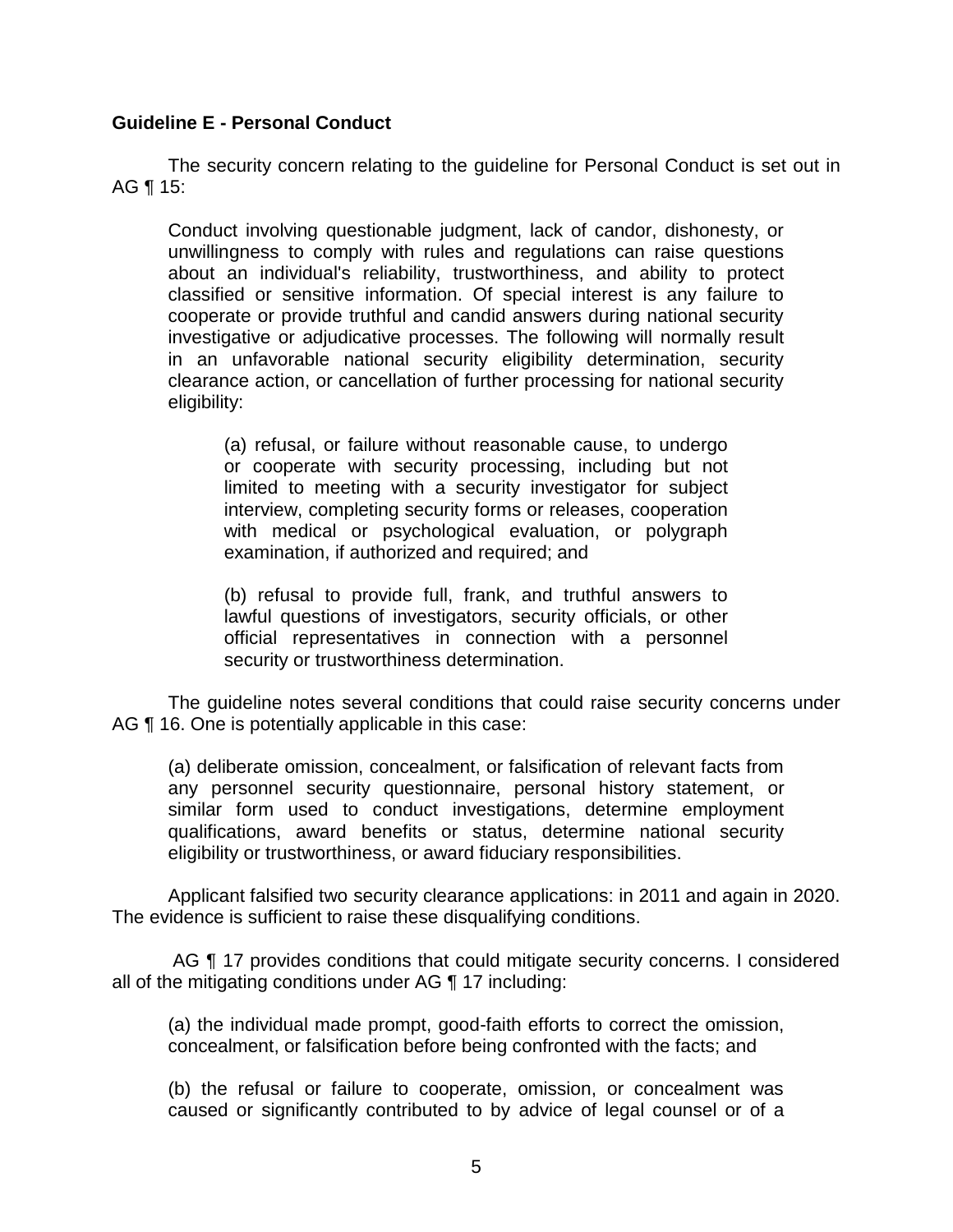person with professional responsibilities for advising or instructing the individual specifically concerning security processes. Upon being made aware of the requirement to cooperate or provide the information, the individual cooperated fully and truthfully.

 Applicant's willful falsifications cover a decade. He made no prompt, good-faith effort to correct this personal misconduct on either occasion. Personal Conduct is found against Applicant.

#### **Whole-Person Concept**

Under the whole-person concept, the administrative judge must evaluate an applicant's national security eligibility by considering the totality of the applicant's conduct and all relevant circumstances. The administrative judge should consider the nine adjudicative process factors listed at AG ¶ 2(d):

(1) the nature, extent, and seriousness of the conduct; (2) the circumstances surrounding the conduct, to include knowledgeable participation; (3) the frequency and recency of the conduct; (4) the individual's age and maturity at the time of the conduct; (5) the extent to which participation is voluntary; (6) the presence or absence of rehabilitation and other permanent behavioral changes; (7) the motivation for the conduct; (8) the potential for pressure, coercion, exploitation, or duress; and (9) the likelihood of continuation or recurrence.

 According to AG ¶ 2(c), the ultimate determination of whether to grant national security eligibility must be an overall commonsense judgment based upon careful consideration of the applicable guidelines and the whole-person concept.

 I considered the potentially disqualifying and mitigating conditions in light of all facts and circumstances surrounding this case. I have incorporated my comments under Guidelines H and E in my whole-person analysis. Some of the factors in AG  $\P$  2(d) were addressed under those guidelines, but some warrant additional comment.

 Applicant has a distinguished history of working in the defense industry and is respected in the workplace. He performs well at his job. (AppXs C and D.) However, overall, the record evidence leaves me with questions and doubts as to Applicant's eligibility and suitability for a security clearance. For all these reasons, I conclude Applicant failed to mitigate the Personal Conduct security concerns.